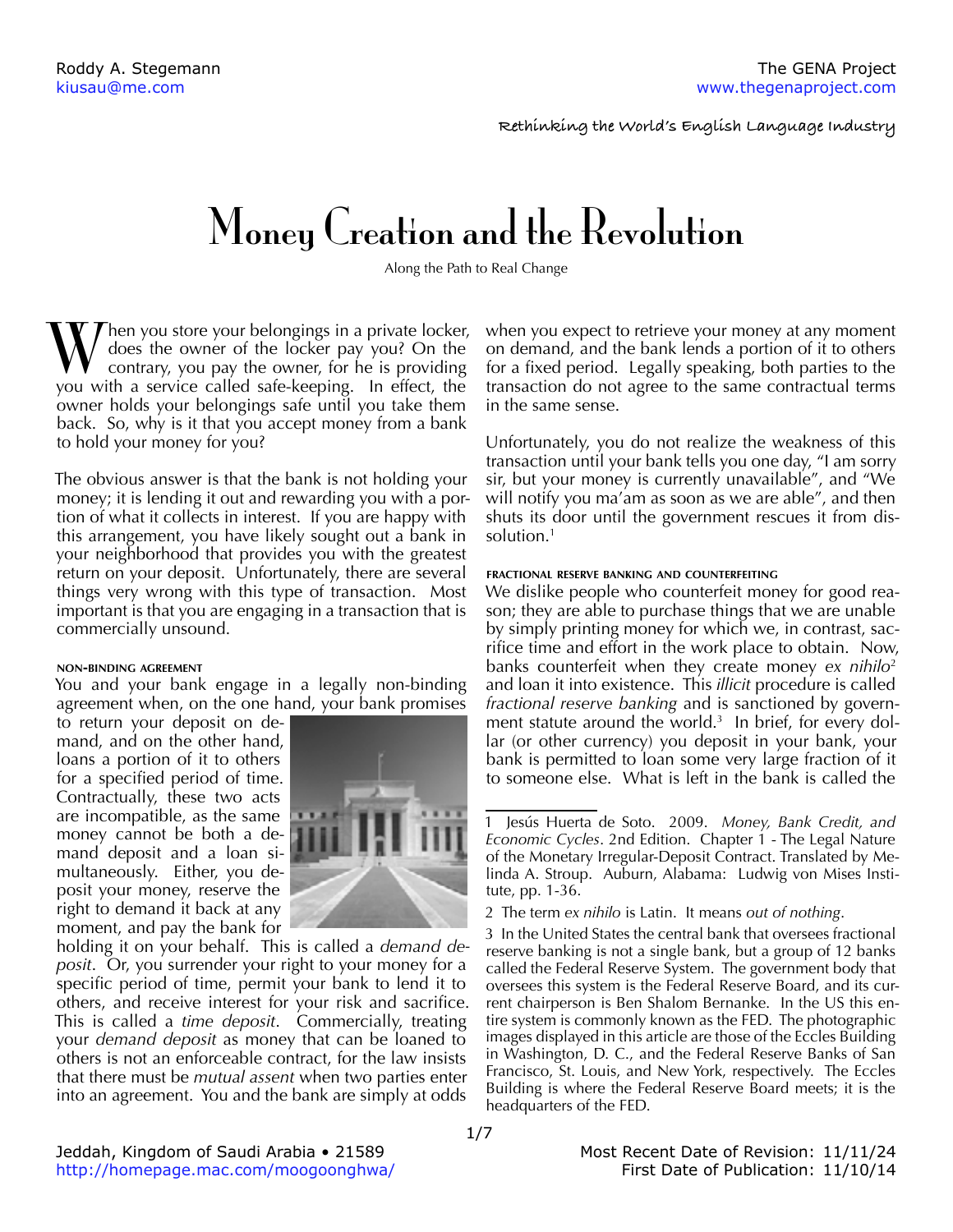## bank's *fractional reserve*.

By way of illustration, say you deposit 100 dollars with your bank in the form of a *demand deposit*. Further assume, for the sake of simplicity, that the fractional amount that the bank is permitted to lend to someone else is 90% of what you deposit, and that you are the other person. This means that you can now spend 190 dollars where before you had only 100 dollars. If you were to take the 90 dollars received from your loan, and deposit it with the same or another bank, you could now borrow 90% of the 90 dollars that you just deposited -- namely, 81 dollars. Repeating this process until there were nothing left to borrow, you could obtain access to 1000 dollars with your original deposit -- ten times more than what you originally deposited!

At the end of each loan period you would have to return to the bank what you borrowed, and throughout the loan period you would have to pay the bank interest on the same. In addition, you would receive some of your interest payments back in the form of interest on each new deposit. Important is that for some period of time you would have access to somewhat under 900 dollars of additional money to spend in the market place. Also important is that the bank would retain some of your original deposit after you repay your debt with interest. "So, where is the counterfeit", you may ask, "After all, I pay back everything that I borrow plus interest."

In order to understand the *act of counterfeit* in which your bank engages consider what happens when you return your money to the bank. It does not disappear! Rather, the bank loans out the same 900 dollars to someone else, and does this as many times, as it is able, provided your deposit remains with the bank and the bank can find a borrower. Not only does your bank make a profit with each new loan, but there are 900 more dollars in circulation than there were before you left your money with the bank for *safe-keeping*. Now, multiply this 900 dollars times 240 million employed US workers, and you can readily determine a very conservative estimate of the number of *counterfeit* dollars in circulation. This *counterfeited* money is a portion of our nation's *money supply*, and the system that produces it is called *fractional reserve banking*.

Setting aside government statute for the moment, there are only three *commercially legitimate* forms of money that a bank can lend: money that belongs to the bank, money that the bank borrows from others, and money

## **Rethinking the World's English Language Industry**

that has been entrusted to the bank by its owners for the purpose of investment. *Demand deposits* fit into none of these three categories.

Money that belongs to a bank is money that the bank earns from the provision of services and the fees that it collects for their provision. For example, a bank legally lends money that it receives when you pay it to safeguard your valuables, cash a check, pay your bills, or perform any of a large number of other services. Other legitimate bank income is money received from the management of pooled funds whose owners bare the risk and reap the rewards of the investments that the bank manages on their behalf. These funds are called *mutual funds*. In both examples the bank receives income for providing a service that it can then spend, save, or invest just like any other income earner.

Money that a bank borrows and then lends to others is also legitimate, but very different, because the bank's ownership of the money is temporary and must be returned after a fixed period of time. Money obtained by banks in this fashion is a risky business for both the depositor and the borrowing bank. It is risky to the deposi-

tor, for the bank could default or not pay the depositor in a timely fashion. It is risky to the bank, for the bank must not only pay the interest in a timely fashion, but must also repay the depositor when the loan principal becomes due no matter the behavior of those to whom the bank has further lent the money. This is the nature of a *time deposit*.



#### **real and nominal wealth**

Money, whether it be created *ex nihilo* and lent into existence by a private or central bank, or created *ex nihilo*  and spent into circulation by a private individual or government as legal tender, is not wealth *per se*. Rather, it is a *nominal* claim on wealth. This claim is what economists commonly call *nominal wealth*, *financial capital*, or *purchasing power*. In contrast, *real wealth* includes tangible *consumer goods*, *real capital* (the machines, equipment and materials used in the production of other goods and services), *human capital* (the skills, talent, and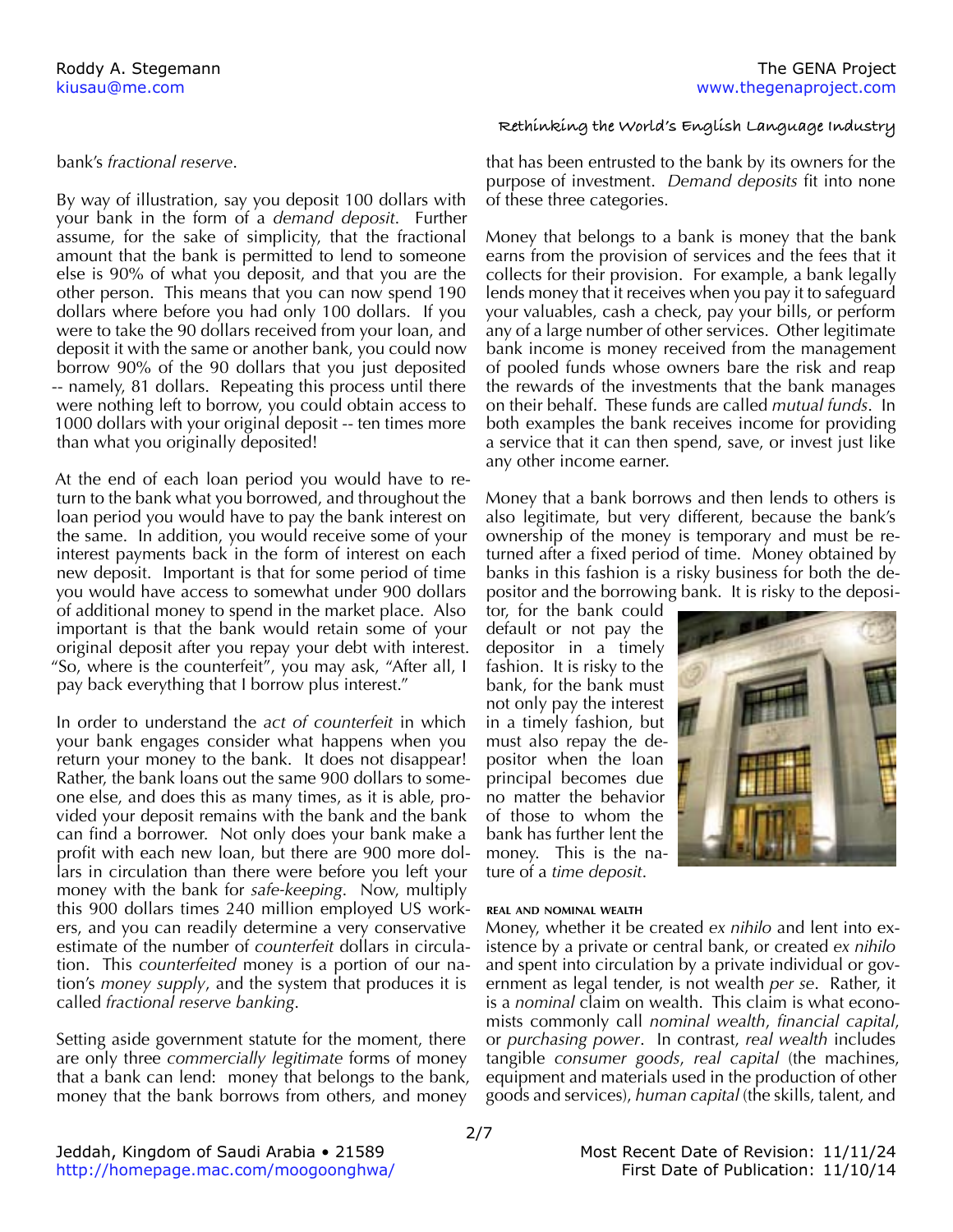knowledge of the owners, managers, and workers who produce these goods and services), *tradable information*, and *natural resources* such as land, water, mineral deposits, fossil fuels, and the like. An individual or group of individuals who hold money exercise a *claim* over any form of *real wealth* whose owner is willing to sell, and that the holder of money has a sufficient amount to buy.

#### **money creation and the redistribution of stolen wealth**

The creation of money *ex nihilo* has the effect of diverting the *ownership* of *real wealth* from the anonymous many to a selected, nameable, but secretive few. This diversion is not obvious, for, if it were, most people would have demanded an end to it a long time ago.

As the amount of *real wealth* does not change when new money is created, the value of all existing claims to this wealth is diminished. Accordingly, there are now more *nominal claims* to the same amount of *real wealth*, and some people enjoy a larger proportion of these claims than they did before. Indeed, with more money in circulation prices are bid up, and everyone requires more units of currency to purchase the same amount of goods



and services (inflation).<sup>4</sup> As the amount of currency that most of us holds is the same, most of us are poorer. Only those who are eligible to borrow from a bank have more, are able to purchase more, and thus command a greater proportion of our nation's wealth. Now, the borrower's eligibility for a loan depends on his ability to make good on his interest payments to the bank and to return

the loan's principal when the borrowed sum becomes due; it does not depend on the borrower's contribution to the community on whose wealth the bank and the borrower have laid additional claims. Finally, the money that is lent into existence is nearly always invisible,

#### **Rethinking the World's English Language Industry**

as only the borrower and the lending bank are usually privy to what is borrowed and lent. This veil of secrecy also applies to the relationship between the lending depositor and the borrowing bank.

#### **bank prudence, market share, and the fallacy of composition**

Like other firms banks compete among themselves for customers by offering the best quality and service for the lowest possible price. The product that banks sell when they lend money into existence is *loans*; they make their product attractive to consumers by making it easy to borrow and pay back. Typically banks do not lend to anyone for any reason, because they must have a reasonable chance of getting back what they lend in a timely fashion. As a result, banks are expected to be *prudent*. For example, they usually lend to people with a good credit rating and avoid those with a bad one. Further, banks are more likely to loan money borrowed for the purpose of buying tangible, recoverable objects, or to lend to borrowers who can produce collateral as a guarantee for repayment. Although a lack of *prudence* on the part of a bank is likely to lead to failure, prudence is no guarantee that a bank will not fail. Indeed, there are a whole host of negative market factors called *externalities* to which individual banks contribute when they create and lend money into existence.

Since what is not deposited in one bank is likely deposited in another, banks that offer the highest interest rate of deposit tend to attract more depositors and larger deposits. As a result, these banks have the potential to lend more money into existence and capture a larger share of the loanable funds market. Furthermore, since governments typically insure the money of depositors, they encourage these latter to place their money with banks that pay the highest interest rate of deposit no matter the risk to themselves or the banks at which they deposit their money.5 As a consequence, these banks incur higher costs and greater risk, because the interest payments to their depositors must be paid no matter the bank's ability to make good on the sale of additional and larger loans. Finally, if a bank does not lend money, its likelihood of meeting its obligations to its depositors will necessarily decrease for lack of sufficient revenue. For this reason banks have a built-in incentive to loan money whenever it is *profitable* to do so, even when the implied risks are not always clear.<sup>6</sup> As the market conditions that prevail

<sup>4</sup> Although visible, inflation is neither readily perceived, nor always felt depending on the flexibility of market prices. Typically, those on fixed incomes such as hourly wage earners and retirees are negatively effected.

<sup>5</sup> This is an example of *moral hazard* created by government intervention.

<sup>6</sup> Profitable in this context means that the interest received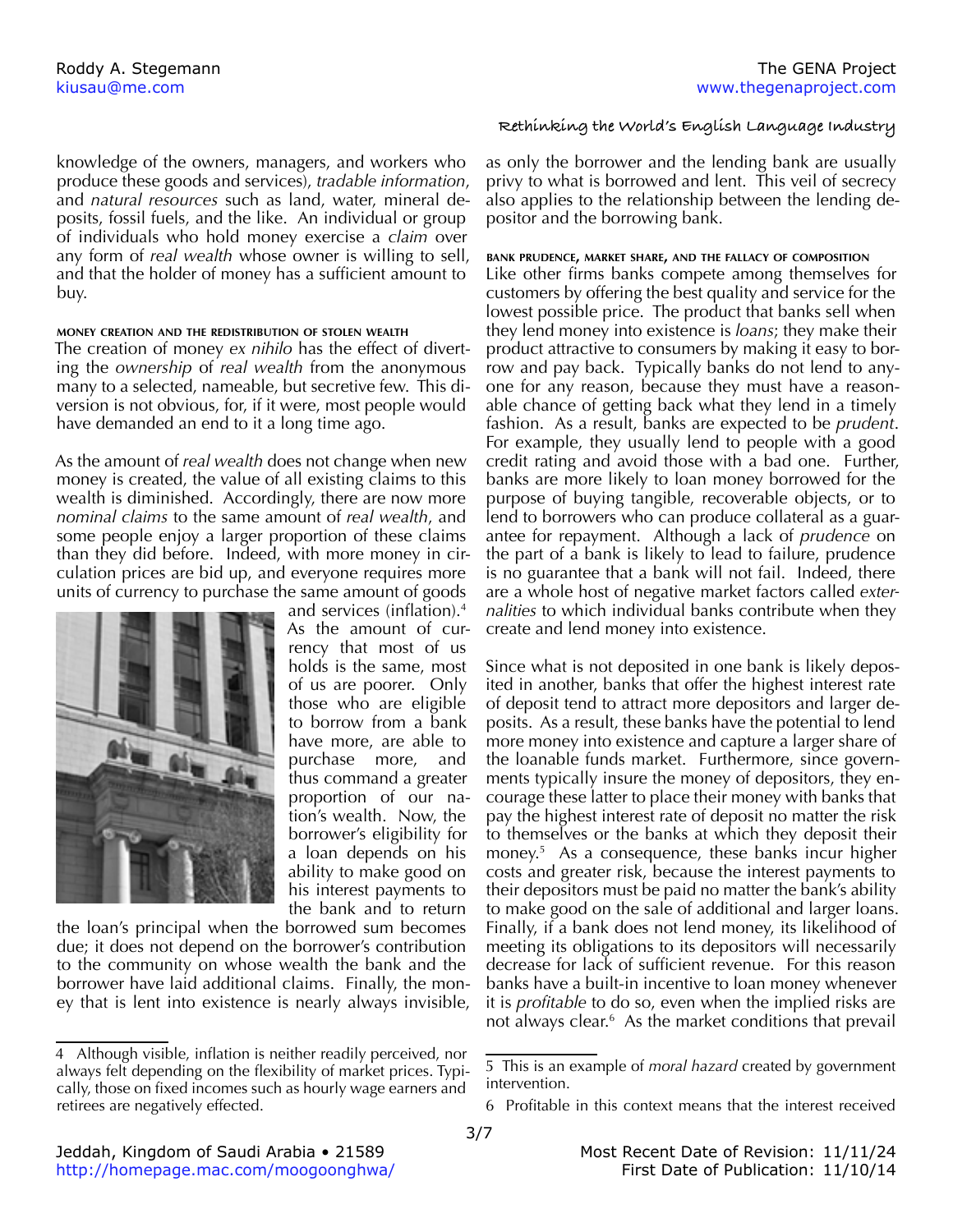## **Rethinking the World's English Language Industry**

at the time a sum of money is lent and those that prevail at the time the money must be paid back are subject to change, the risks are many. Similarly, the situation of individual depositors and borrowers does not remain the same over time.

What makes the *fractional reserve system* and the creation of money *ex nihilo* so pernicious is that all banks tend to behave similarly under similar economic conditions. When a borrower goes to one bank for a new loan and not to another, it deprives the other banks of potential revenue and profit. In order to prevent this from occurring the other banks are pressured into making their deposit and loan opportunities more attractive as well. Accordingly, if many banks are operating in the same community, and all banks lower their lending requirements simultaneously, then many more borrowers enter into the market. This, of course, increases the amount of money in the system, as well as the level of spending.7 This induced spending increase is called the *nominal wealth effect*, and the joint competitive behavior that brings it about is a *fallacy of composition*. The pernicious effect of these phenomena will soon be made clear.

#### **the price of, and market for loanable funds**

When we borrow, we bet our future against the present in the belief that the future will be as good, if not better than when we bet. This is a gamble that not everyone can take at the same time, because borrowers consume more in the present than what they produce. In short, others must consume less than what they produce in order to fund the borrowers, This latter is called *saving*. As we save, we accumulate *nominal claims* (money) to *real wealth.* We set these claims aside to spend at a later date or for others to borrow in the present. The money that we set aside for ourselves can be used for future transactions, emergencies, or retirement. What we set aside for others is generally used for the purchase of cur-

on money lent is *sufficiently* higher than the interest paid on money borrowed (eg. time deposits). In the short-run, *sufficient* means that the difference between these two rates covers, at minimum, the transaction cost of receiving and holding deposits and dispersing, monitoring, and retrieving loans. In the long run, the cost of maintaining the banks' physical assets and return on equity must also be covered.

7 If the fractional reserve system were always operating at its peak -- i.e., every bank were always lending everything, but its required fractional reserve --, then there would be no change in the *money supply*. This, of course, is a condition that no central bank or government can ever guarantee.

rent factors of production. These factors of production are typically used by firms to produce even more *real wealth* for the future.8 This latter use of our *savings* is called *investment*; it is what permits the maintenance and sustainable growth of the *real economy*.

The price of borrowing and lending is determined by the demand for, and supply of loanable funds -- investment and saving, respectively. In the absence of *fractional and federal reserve lending9* the nominal worth of traded loanable funds is equal to the amount of *real savings* that savers are willing to invest and firms are willing to borrow. The *equilibrium price* that results from the tug-of-war between the demand for, and supply of *loanable funds*



is called the *real rate* of interest. When the *real rate* of interest is high, savers are willing to lend more, and investors are willing to borrow less. When the *real rate* of interest is low, savers are less willing to lend, and investors are more willing to borrow.

<sup>8</sup> Consumers who purchase real estate and durable goods, such as automobiles and household appliances, also engage in a form of investment. This is because most of the benefits received from the purchase of a home, automobile, or household appliance are not immediate, but accrue long into the future.

<sup>9</sup> Just as private banks loan money into existence, so too, do central banks. In the United States this is achieved when the US Treasury issues new debt and sells it to the Federal Reserve system in exchange for cash. Typically, this same debt is further sold by the FED to large commercial money banks and then traded in the private sector. These sales absorb the new money injected into the economy by our government when it spends the money raised from the issue of the new debt. By absorbing the new money, the money supply is held relatively constant and rampant inflation is avoided. The downside of these sales is lower bond prices, higher bond yields, and higher interest rates that make it more difficult for the private sector to borrow. The government is said to *choke out* private investment.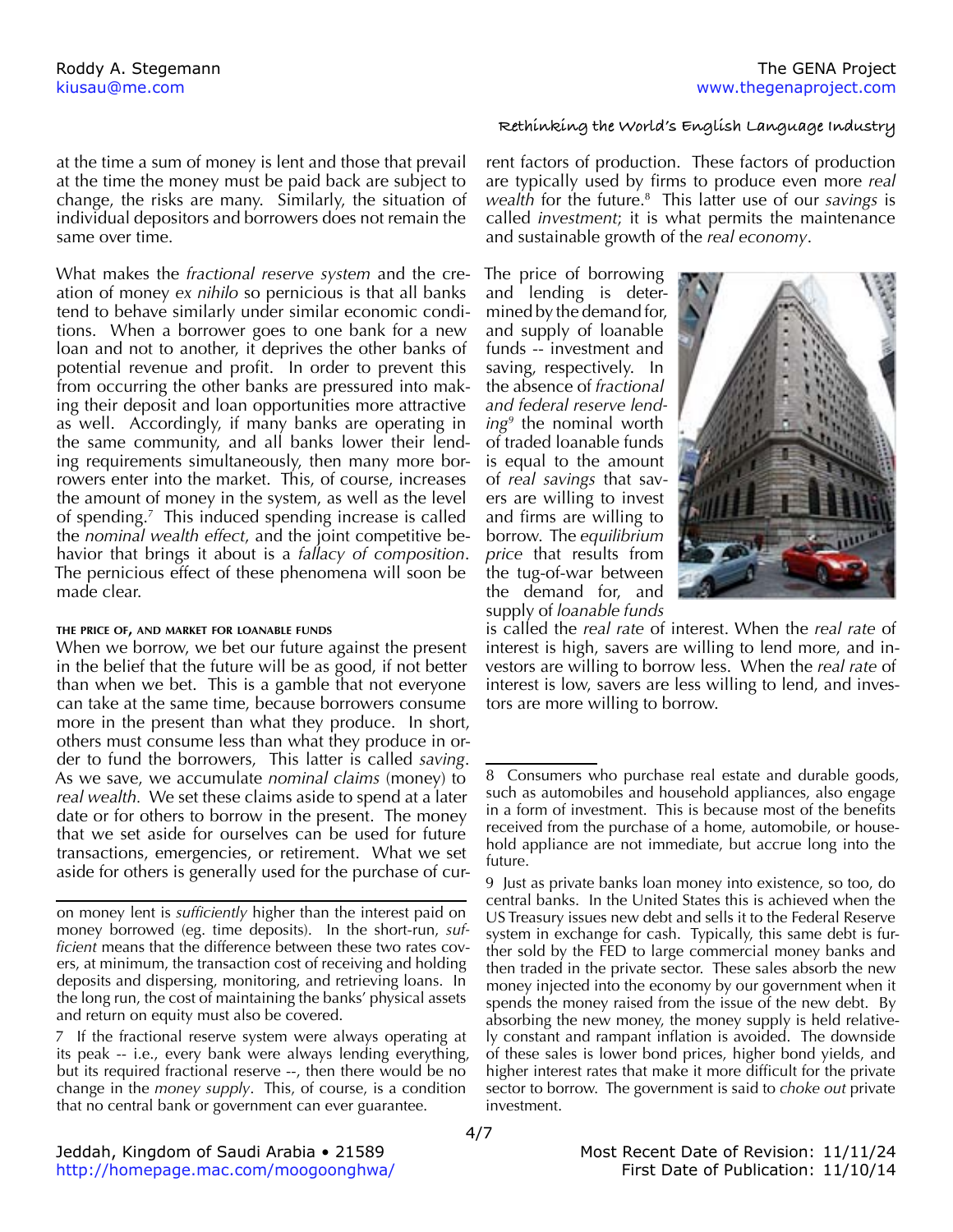When firms borrow, they do so in the belief that their future revenue will cover their immediate and future costs. When consumers borrow, they belief that their current and future benefit flows will exceed the cost of their regularly paid installments. In both cases, the borrowers assume that they will be able to meet their interest payments and return the principal when it becomes due. These are very imporant assumptions that depend on many factors some of which are well beyond the control of investors -- hence, the *gamble*. In the absence of *inflation* wise investors use current and historical factor and product prices and the current and likely future cost of borrowing as their guides for estimating their future revenue, benefits, and costs. Their profit or return on investment is based on the difference between these benefits and costs. When the cost of current borrowing is low relative to other costs, firms can expect higher profits and consumers a better return on their investment.

Now, when banks lend money into existence they increase the supply of loanable funds above the level of *real savings* available for lending. In effect, they signal to investors that there is more *real savings* in the economy than there truly is. As a result, investors borrow and invest more than savers are willing to lend, and another, but different tug-of-war ensues between *real investment* and *real consumption*. It is this latter tug-of-war that necessarily ends in disaster.

#### **the ever recurring boom and bust cycle**

Booms usually begin when banks lend into existence money that exceeds the value of *real savings* at *current prices*. This can occur whenever there exists within the banking system cash reserves that exceed the *minimum reserve requirement* set by central banks, *and* banks perceive an opportunity to increase their market share and profit through increased borrowing and lending. Obviously, perhaps, such opportunities are numerous and not limited to those mentioned in the previous section.<sup>10</sup> As a result, *booms* and their inexorable counterpart *busts* are inevitable under a fractional reserve system. Not only are they inevitable, but they pass through predictable stages that typically begin when firms first borrow in excess of *real savings*. Important is that the *inflation* that results is not ubiquitous at first, as it takes time for it

## **Rethinking the World's English Language Industry**

to work its way through the system. Moreover, the path that it takes *is* crucial.

Firms use their borrowed money (*nominal claims* to *real wealth*) to purchase already, or not yet employed *real factors of production* for use in their new investment projects.11 In order to draw these factors away from their current use firms offer prices that exceed these factors' current market value. Firms can afford these prices because they obtain their loans below the market's *real rate of interest* -- in other words, at the rate of interest charged by banks when they issue new money in excess of the current market worth of *real savings*. The sale and purchase of the aforementioned higher priced factors injects this money into the *real economy*. This nominal wealth is then used by the previous owners of these factors to increase their *nominal savings12* and *real* consumption. This increase in *nominal savings* is further used by banks to provide still more ready cash in excess of their *fractional reserves*. In addition, the increase in consumption draws down existent merchant inventories and new product orders follow. This necessarily results in increased demand for other, already or not yet employed factors of production in other market sectors. To the extent that there is an increase in the number of *real goods and services* produced, these goods and services are rarely sufficient to satisfy the needs of both the new investment projects and the increase in *real demand* in the rest of the economy. As much time is required before the new investment projects can bear fruit, a shortage of everything results, and the prices of all goods and services are bid up.<sup>13</sup>

<sup>10</sup> Though the innovative packaging of already existing claims to a nation's *real wealth*, banks can create *nominal wealth* that exceeds even that available through the fractional reserve system. This is the reason that all *nominal claims* to wealth that exceed the level of *real wealth* must be prohibited -- not just those generated through the *fractional reserve system*.

<sup>11</sup> Although we generally assume that *all* employable factors of production are already employed, this need not be the case. Important is that the factors crucial to the success of the new investment projects are already employed.

<sup>12</sup> *Nominal savings* are the money that income and revenue earners deposit with banks. Once again, these are only claims on *real* goods, property, and services that may or may not be already employed. In order for new, sustainable investment to take place, there must also be a rise in *real savings*. This implies a decrease in *real consumption* -- not an increase!

<sup>13</sup> Roger W. Garrison. 2001. *Time and Money: The Macroeconomics of Capital Structure*. London and New York: Routledge. This book is an excellent introduction to the theory of the Austrian business cycle (ABC) developed by Friederich Hayek and his mentor Ludwig von Mises. It is a great resource for anyone with a solid foundation in Keynsian macroeconomic theory and the Monetarist School. For those with little economic background Jesús Huerta de Soto's book *Money, Bank Credit, and Economic Cycles* may provide a more easily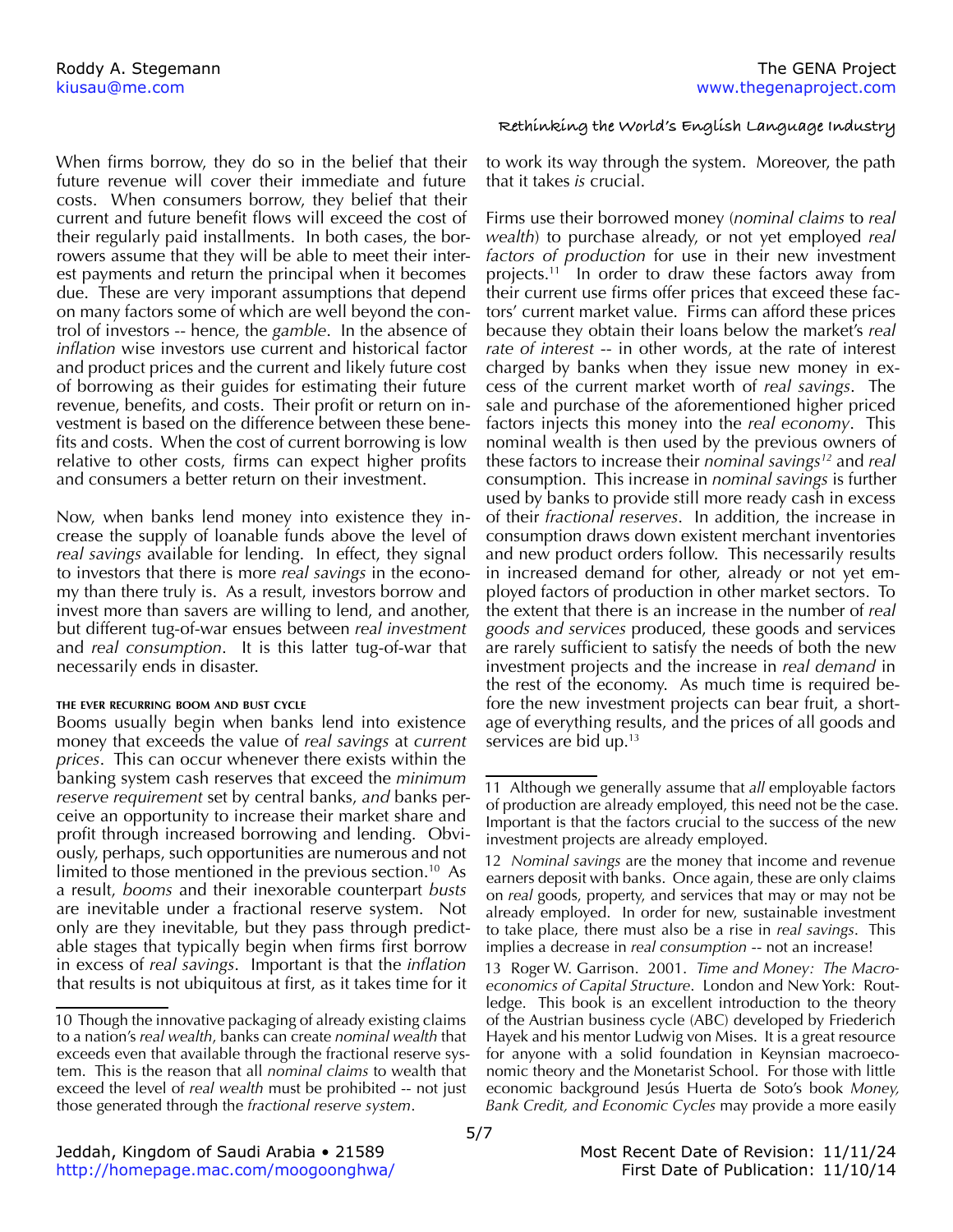Roddy A. Stegemann The GENA Project and the GENA Project of the GENA Project and the GENA Project

In order to meet the higher price of everything the original investing firms must now borrow additional money. Eagerly, banks rally to their call by creating and lending still more money into existence, but at ever higher rates of interest, as they exhaust their reserve potential. Soon. these firms realize that they can no longer afford to borrow. There is simply not enough *real savings* in the system to satisfy both the *real* needs of their projects and the increased demand for *real* final goods and services in the rest of the *real economy*. 14 The result is devastating.

The factors of production that were not consumed by the new investments become idle, and the owners of these factors find themselves surrounded by higher prices and no income. Their demand for final goods and services falls, and with this decrease the inventories of final goods begin to rise. Workers who have been working overtime to meet the higher demand in all goods and services return to their normal schedules; the resulting fall in income causes a further drop in demand for many other *real goods* and *services*. This general fall leads to decreased revenue and profits for many firms. In an effort to maintain their current rates of return firms begin looking for ways to cut costs. Additional workers are laid off and the owners of other factor inputs experience a fall in income. Firm revenue continues to falter. Fallen income and revenue also mean falling *nominal savings*. Banks retire whatever loans that they are able, and no additional loans are made. The *money supply* shrinks, and previous *claims* on the nation's output begin to disappear. Firms that were reluctant to lower prices as inventories rose, now find it necessary to lower prices in older to bolster sales and stave off fallen revenue. In some cases this strategy works, in others it does not. More fallen revenue and cuts in production result, and the employment of workers and other factors of production diminishes further. *Nominal savings* continue to

# **Rethinking the World's English Language Industry**

decline, as consumers struggle to meet their interest payments on durable goods purchases that they can no longer afford. Banks find it difficult to meet their *fractional reserve requirements*. The *money supply* (claims on *real wealth)* shrinks further, everyone feels poorer (*nominal wealth effect*), and the economy experiences a general slowdown. For many, the result is catastrophic.

## **the losers and the winners**

Though most everyone loses during an economic downturn, the damage is uneven and there are some *real* winners.

Those most hurt are, of course, *workers* who suddenly find themselves in the streets without employment. Unemployment insurance is rarely enough and households begin to dig into their *nominal savings*. By the time, the recession is over many *workers* have drained their *nominal savings* and sold some of their *real assets* just to survive -- this, despite important cuts in consumptive spending. If workers are fortunate, able to ride out the storm, and can find new employment when the economy recovers, the cycle repeats itself. Like *Sisyphus*<sup>15</sup> workers save during each *boom* only to watch their savings disappear with each inevitable and subsequent *bust*. By the time they leave the work force permanently there is little left for them and their children. Unable to build lasting claims to their nation's output, a lifetime of work leaves them with little satisfaction.

In stark juxtaposition *firms* that are able to survive the inevitable downturn are able to gobble up the assets of less fortunate *firms* at bargain prices. When the economy buoys they are well poised to produce *real wealth*  and earn profits at levels higher than they were able before the downturn began. If they are fortunate, they can repeat this process with each new boom and bust cycle.

When the owners and managers of these firms reach retirement they are much better off than when they started early in life, have provided well for their children, and can bequeath



<sup>15</sup> Sisyphus was punished in Hades for his misdeeds. His sentence was the eternal and repetitive task of rolling a large stone to the top of a hill only to watch it roll back down.

understood introduction.

<sup>14</sup> Across-the-board *inflation* is not an inevitable result of an ever increasing money supply. During the *Roaring Twenties* -- the boom period that preceded the *Great Depression* -- the general price level remained relatively stable. This is because the boom was accompanied by a simultaneous rapid growth in real goods and services brought about by the rapid introduction of technological innovation. Had there been no increase in the money supply, the price of goods, services, and factor inputs would have fallen. The over supply of *nominal claims* on our nation's wealth did eventually surface in the stock market where stock prices continued to rise until just before the onset of the bust.